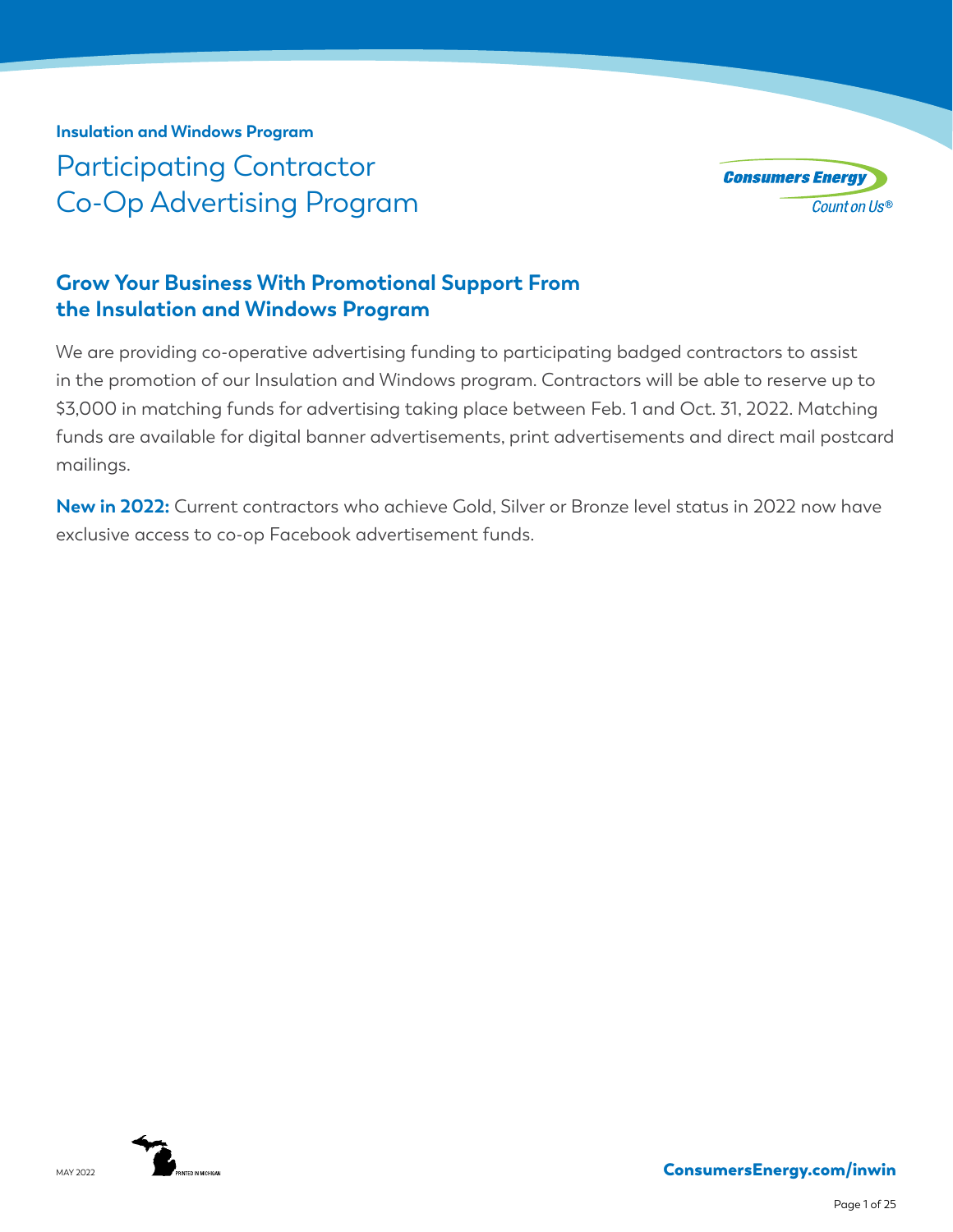# **Program Details**

- Matching funds are available for digital banner and print advertisements, as well as direct mail postcard mailings that run between Feb. 1 and Oct. 31, 2022. To qualify for funding, contractors must email inwincoopads@icf.com to request the advertisement templates shown in this guide and use them as described on page 4 under the Reimbursement Process section.
- Matching funds are available to reimburse 50% of the total advertising cost, up to \$3,000 per participating contractor. Funding will be on a first-come, first-served basis until available funds are claimed.
- Using the form on page 5, request matching funds for your planned advertising. See pages 4 and 5 for submission deadlines.
- All supporting documentation for advertising reimbursement must be received by ICF by Nov. 15, 2022. Matching funds will be disbursed by Jan. 31, 2023.

Note: Receiving confirmation that funds have been reserved for your planned advertising does not guarantee you will receive co-op advertising funds; all other conditions must be met with respect to acceptable run dates and verification documentation to receive reimbursement.

# **Acceptable Media Formats and Approval Process**

We have designed advertisement templates to be used by contractors in the co-op advertising program. Please read the following for advertisement specifications and instructions.

#### Digital Banner Advertisements

- Digital banner advertisements are available in three sizes (728 x 90, 300 x 250, 160 x 600), three color options (dark blue, light blue and white) and two message options (insulation and windows), as shown on pages 6, 7 and 8. These templates allow space for contractors to add their own custom promotion. Email inwincoopads@icf.com to request the advertisement template files.
- Contractors may request a custom-sized digital advertisement by emailing inwincoopads@icf.com. Please include the size you need, which color advertisement you prefer and whether you'd like the "insulation" or "windows" message option. Allow two weeks for delivery of the custom-sized advertisement and an additional two weeks for the approval process.
- Banner ads should link to your company's webpage to enable customers to find more information about your business.
- For contractors to qualify for co-funding, banner ad files must be used as is. Contractors are not permitted to modify the pre-approved designs.
- Contractors must submit all advertising designs for approval before the advertising runs. Approval will require at least five business days. Please email all materials to inwincoopads@icf.com for approval.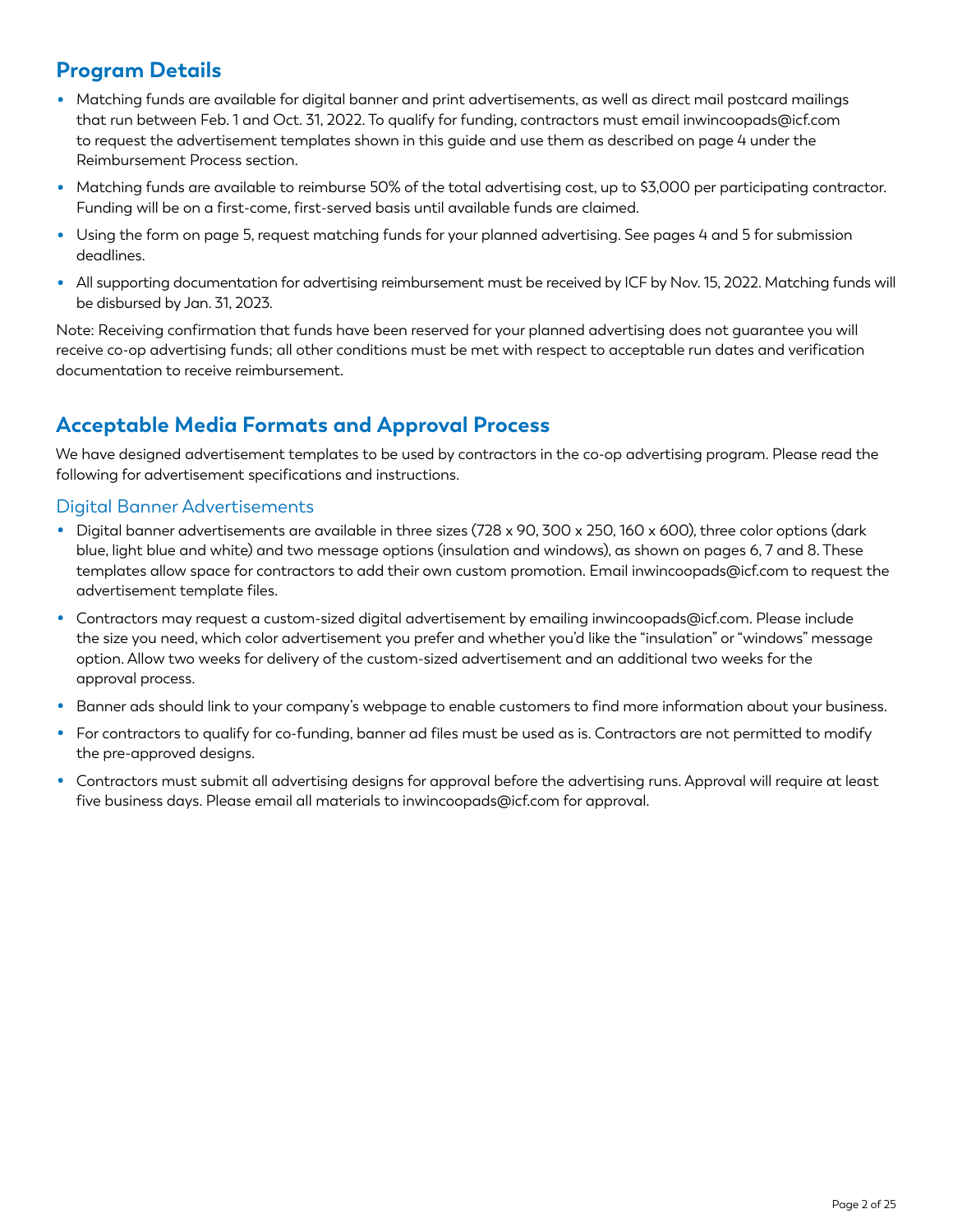#### Print Advertisements

- Print advertisement templates are shown beginning on page 9. These templates allow space for contractors to add their own custom promotion.
- Email inwincoopads@icf.com to request the advertisement template package.
- Contractors may request a custom-sized print advertisement by emailing inwincoopads@icf.com. Please include the size you need, whether you prefer the dark blue or light blue advertisement and whether you'd like the "insulation" or "windows" message option. Allow two weeks for delivery of the custom-sized advertisement and an additional two weeks for the approval process.
- For contractors to remain eligible for co-funding, the Consumers Energy–branded portion of the ad must not be removed or modified in any way.
- Ads must be in four-color process, to allow for correct reproduction of the Consumers Energy brand.
- Contractors must submit all advertising designs for approval before the advertising runs. Approval will require at least five business days. Please email all materials to inwincoopads@icf.com for approval.

#### Direct Mail Postcards

- Direct mail postcards are available in two designs, as shown on pages 21–24. These templates allow space for contractors to add their own custom promotion. Email inwincoopads@icf.com to request the template package.
- Quantities of up to 2,000 postcards are available to contractors free of charge. Request postcards by completing the Funds Reservation Request Form on page 5. For pricing on larger orders, please contact the program team at inwincoopads@icf.com. Postage costs for distributing to your customer base are eligible for co-funding through the co-op program.
- Contractors must submit all advertising designs for approval before the advertising runs. Approval will require at least five business days. Please email all materials to inwincoopads@icf.com for approval.

#### Facebook Advertisements (Sponsored Posts)

- To qualify for Facebook advertising co-funding, contractors must have:
	- » Achieved Gold, Silver or Bronze level status for 2022
	- » An active Facebook page for the company that is an active Insulation and Windows program Trade Ally
	- » A Facebook page moderator who responds to customer comments
- Facebook ads are available in four image options and two message options (insulation and windows). Examples of the Facebook ad templates are on page 25.
- If approved for co-funding, the contractors must agree to respond to any negative customer comments within 24 hours using a scripted response that will be delivered with the ad templates. The contractor must also send a screenshot of the comment(s) and response(s) to inwincoopads@icf.com.
- Facebook ads should link to your company's webpage so that customers can find more information about your business.
- Image files and content must be used as is. Contractors are not permitted to modify the pre-approved materials.
- The contractors must submit the Facebook preview link for approval before the advertisement runs. Approval will require at least five business days. Please email all materials to inwincoopads@icf.com for approval.
- We will notify you if the advertisement needs to be put on hold due to power outages or severe weather circumstances.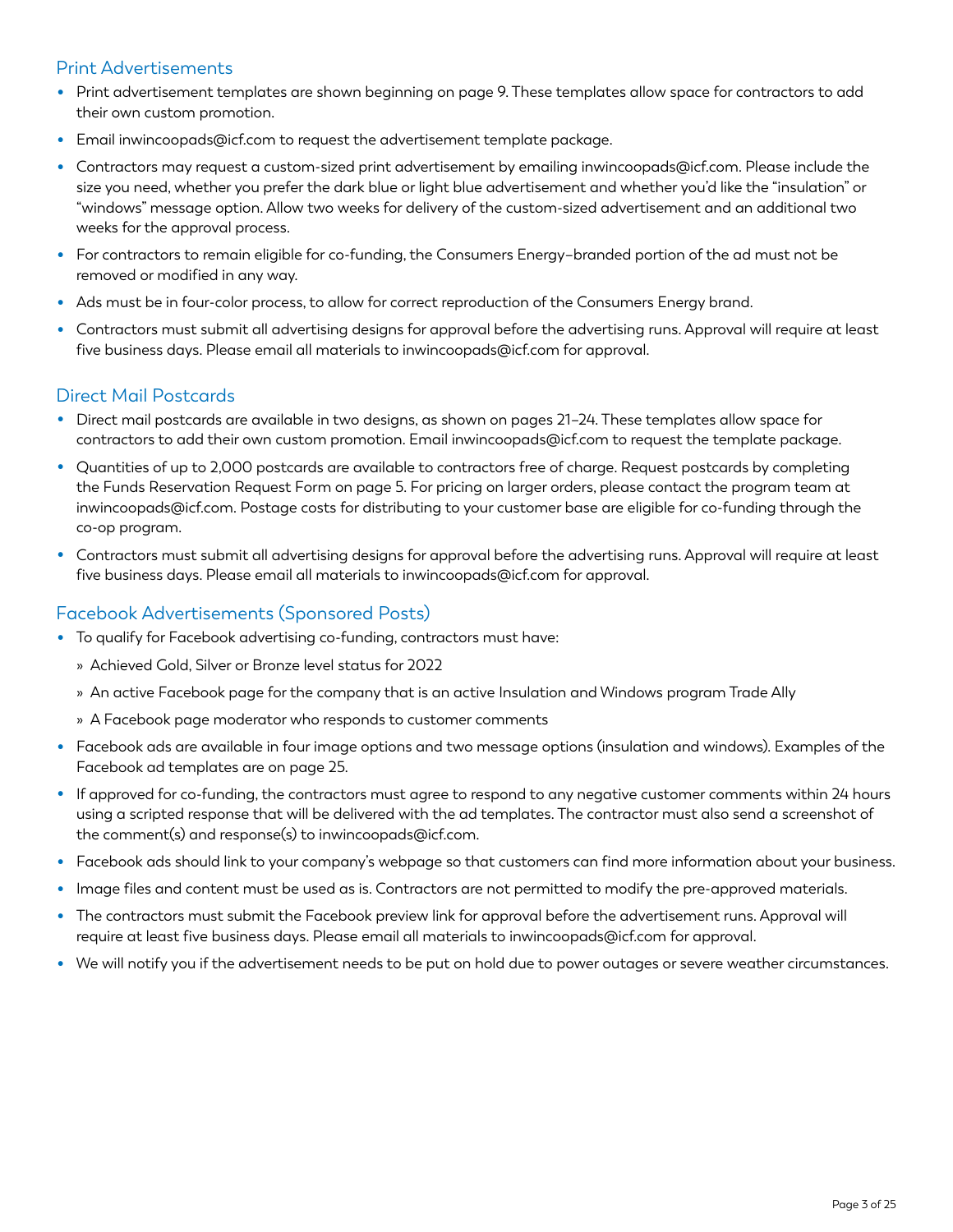# **Reimbursement Process**

To receive funding, you must include supporting documentation for each type of advertisement. Please see the specifications below.

- Supporting documentation will vary based on media being used:
	- Digital Banner Ads: Invoice from the media outlet and screenshot of banner ad(s) online.
	- Print Ads: Invoice from the print publication (e.g., newspaper, magazine) and a tear sheet for each run date .
	- Direct Mail Postcards: Postage receipt from the United States Postal Service or print vendor.
	- Facebook Advertisement: Invoice from Facebook and preview link of the ad being run.
- Supporting documentation must be received at the Jackson address no later than Nov. 15, 2022. There will be no exceptions to this deadline. Documentation received after Nov. 15, 2022, will result in no co-op advertising funds being awarded. For all advertisement types, please also include a copy of your company's W-9 form, required by ICF to process your payment.
- If supporting documentation has been scanned, it may be submitted by email.

| By mail:                                | By email:            |
|-----------------------------------------|----------------------|
| Consumers Energy INWIN Co-Op Ad Program | inwincoopads@icf.com |
| c/o ICF                                 |                      |
| P.O. Box 1193                           |                      |
| Jackson, MI 49204                       |                      |

• Reimbursement will occur in the form of a check to the contractor, which will be issued on or before Jan. 31, 2023.

# **Co-Op Advertising Program Checklist**

- **By Oct. 1, 2022, request matching funds for your planned advertising** using the form on the next page. Please submit your request by Oct. 1 so that we may earmark funds for your company. Funding is available on a first-come, first-served basis. Funding requests may not be submitted after Oct. 1.
- **Email inwincoopads@icf.com** to request prints and/or the template package for your advertisements.
- **Submit your ad design for review and approval at least 10 days prior** to your advertisement's start date. Please allow our team as much review time as possible to account for any requested revisions to your company's ad.
- **By Dec. 15, 2022, submit supporting documentation** for your advertisements that run between Feb. 1 and Oct. 31, 2022, along with your company's W-9 form for payment processing.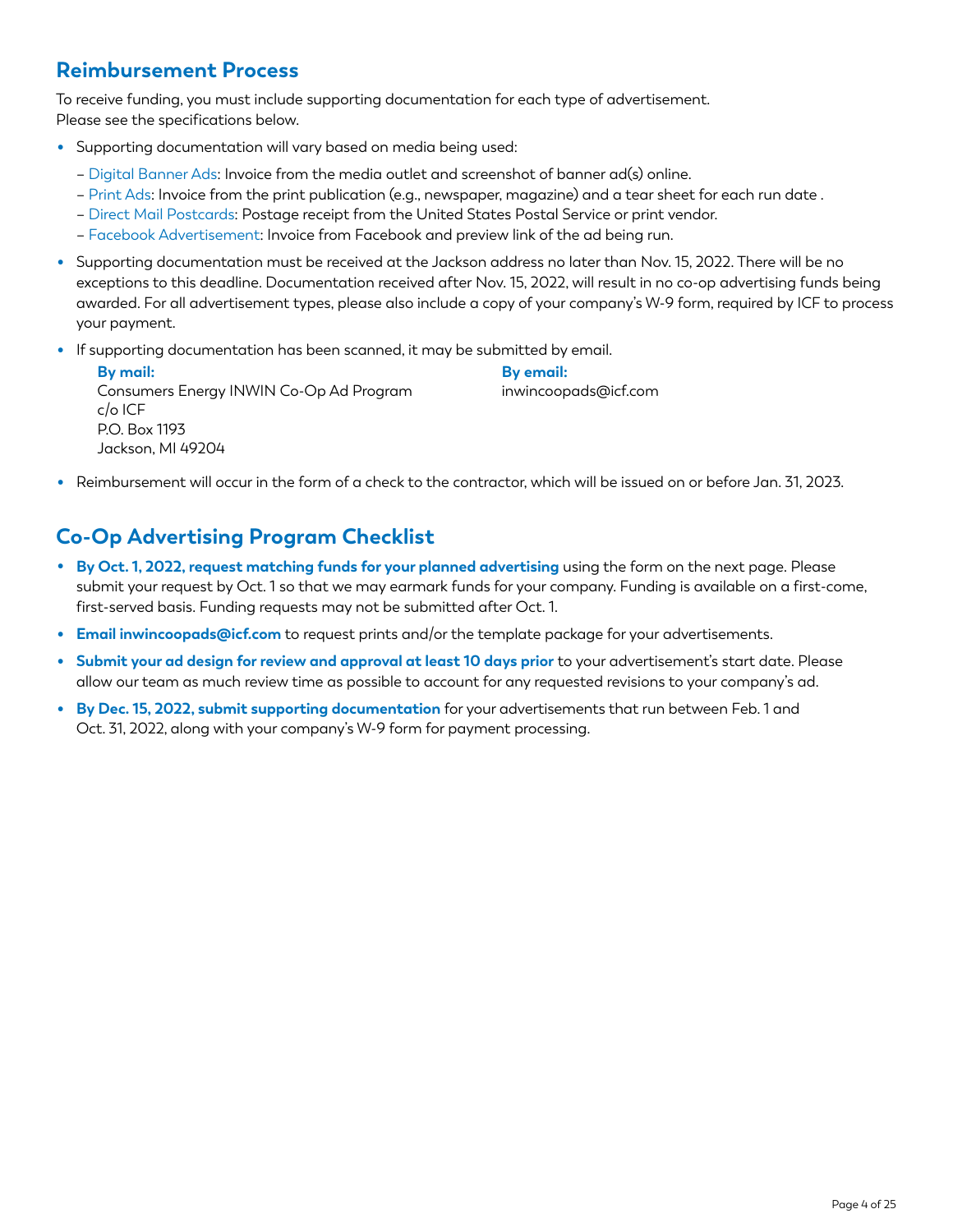# **Funds Reservation Request Form**

To be eligible to receive co-op funds, contractors must submit completed form by Oct. 1, 2022, or 10 business days (minimum) before advertisement insertion deadline, whichever comes first. Please submit your request for funding as soon as possible. Funding is available on a first-come, first-served basis and is not guaranteed.

| Company Name:                                                                                                                                                                                                                                                                                                                                             |                    |                   | Contact Name:             |                              |                                  |
|-----------------------------------------------------------------------------------------------------------------------------------------------------------------------------------------------------------------------------------------------------------------------------------------------------------------------------------------------------------|--------------------|-------------------|---------------------------|------------------------------|----------------------------------|
| <b>Street Address:</b>                                                                                                                                                                                                                                                                                                                                    |                    |                   |                           |                              |                                  |
| City:                                                                                                                                                                                                                                                                                                                                                     |                    |                   | State:                    | ZIP:                         |                                  |
| Email Address:                                                                                                                                                                                                                                                                                                                                            |                    |                   | Telephone:                | Fax:                         |                                  |
| <b>Media</b>                                                                                                                                                                                                                                                                                                                                              | <b>Run Date(s)</b> | <b>Total Cost</b> |                           | <b>Estimated Impressions</b> |                                  |
| $\Box$ Digital Banner Ads                                                                                                                                                                                                                                                                                                                                 |                    |                   |                           |                              |                                  |
| $\Box$ Print Ads                                                                                                                                                                                                                                                                                                                                          |                    |                   |                           |                              |                                  |
| $\Box$ Facebook Ads<br>(Gold, Silver or Bronze)<br>level contractors only)                                                                                                                                                                                                                                                                                |                    |                   |                           |                              |                                  |
| <b>Direct Mail</b>                                                                                                                                                                                                                                                                                                                                        | <b>Mail Date</b>   |                   | <b>Total Postage Cost</b> |                              | <b>Total Postcards Requested</b> |
| □ Direct Mail Postcard<br>Note: Marketing material may only be used during run date(s) or mail date.                                                                                                                                                                                                                                                      |                    |                   |                           |                              |                                  |
| Matching funds requested: \$_________________(50% of total cost, up to \$3,000)                                                                                                                                                                                                                                                                           |                    |                   |                           |                              |                                  |
| I acknowledge and agree that requesting and/or receiving confirmation of reserved ad funds does not guarantee receipt<br>of co-op advertising funds, and that all other conditions must be met with respect to acceptable run dates and verification<br>documentation to receive reimbursement. Funding is available on a first-come, first-served basis. |                    |                   |                           |                              |                                  |
|                                                                                                                                                                                                                                                                                                                                                           |                    |                   |                           |                              |                                  |
|                                                                                                                                                                                                                                                                                                                                                           |                    |                   |                           |                              |                                  |
|                                                                                                                                                                                                                                                                                                                                                           |                    |                   |                           |                              |                                  |
|                                                                                                                                                                                                                                                                                                                                                           |                    |                   |                           |                              |                                  |
|                                                                                                                                                                                                                                                                                                                                                           |                    |                   |                           |                              |                                  |

**Please submit this completed form to inwincoopads@icf.com**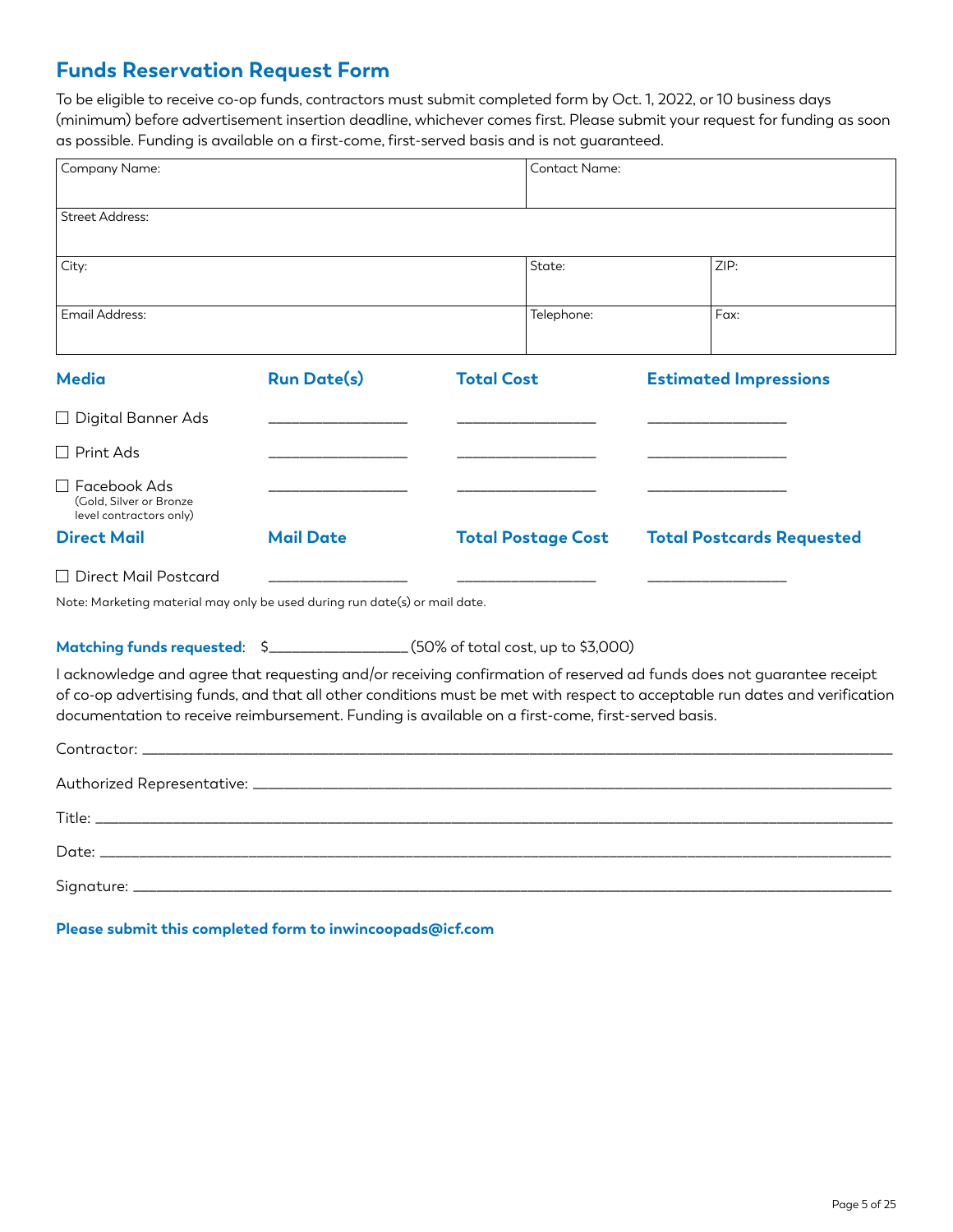## **"Insulation" Message**

| <b>Consumers Energy</b><br>Count on Us® | <b>Warmer Winters,</b><br><b>Cooler Summers</b><br>Save up to \$475 on insulation with<br>rebates from Consumers Energy | Your ad goes here | Your logo goes here |
|-----------------------------------------|-------------------------------------------------------------------------------------------------------------------------|-------------------|---------------------|
|                                         |                                                                                                                         |                   |                     |

**Consumers Energy** Count on Us<sup>®</sup>

**Warmer Winters, Cooler Summers** Save up to **\$475** on insulation with rebates from Consumers Energy

Your ad goes here Your logo goes here

## 728 X 90 pixels Available in dark blue and white

### **"Windows" Message**

| <b>Consumers Energy</b><br>Count on Us® | Year-Round Comfort ,<br>in Every Room<br>Get rebates of \$15 per window<br>from Consumers Energy | Your ad goes here | Your logo goes here |
|-----------------------------------------|--------------------------------------------------------------------------------------------------|-------------------|---------------------|
|                                         |                                                                                                  |                   |                     |
|                                         |                                                                                                  |                   |                     |

## 728 X 90 pixels Available in dark blue and white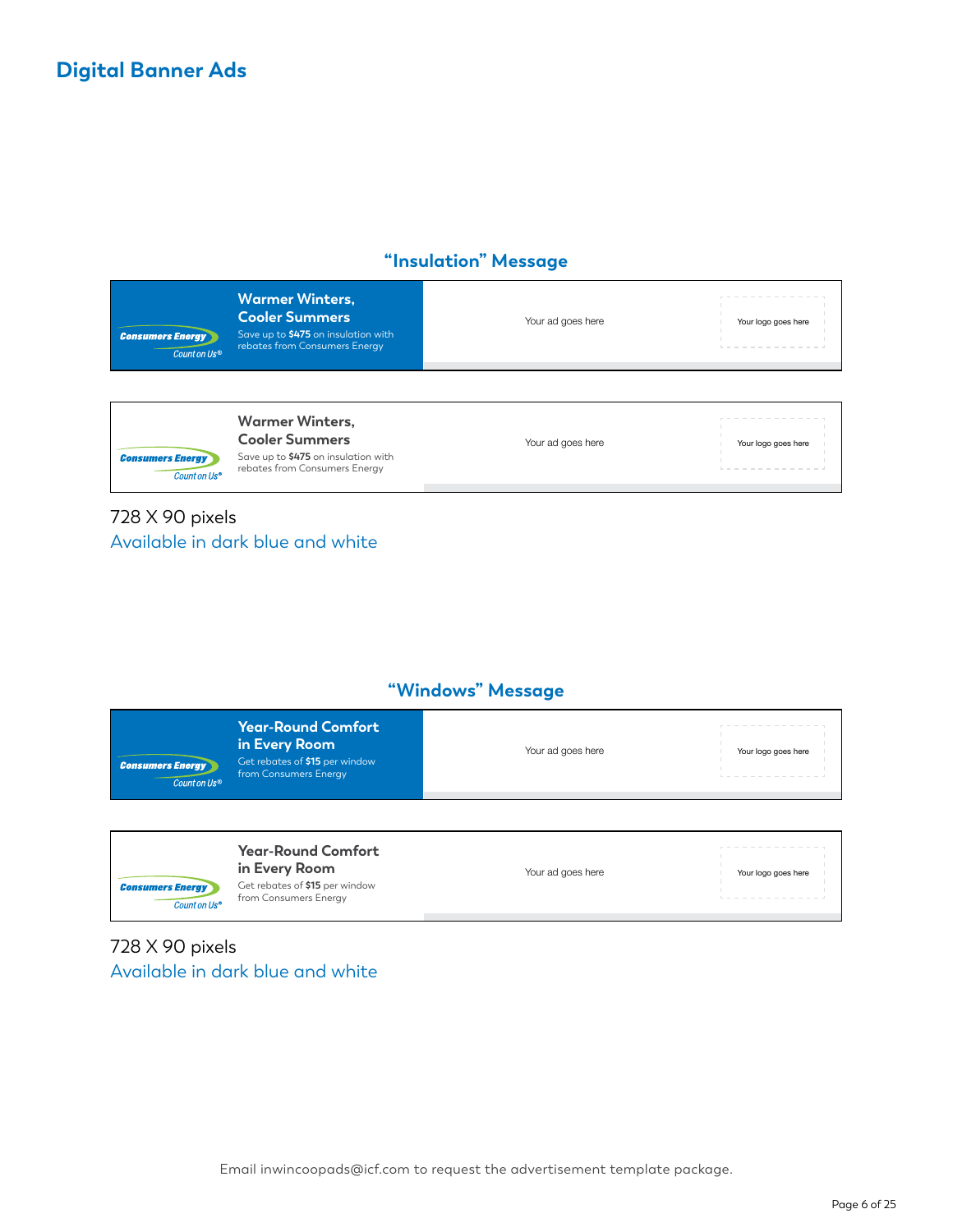## **Digital Banner Ads**

#### **"Insulation" Message**



## 300 X 250 pixels Available in dark blue and light blue





## **"Windows" Message**

300 X 250 pixels Available in dark blue and light blue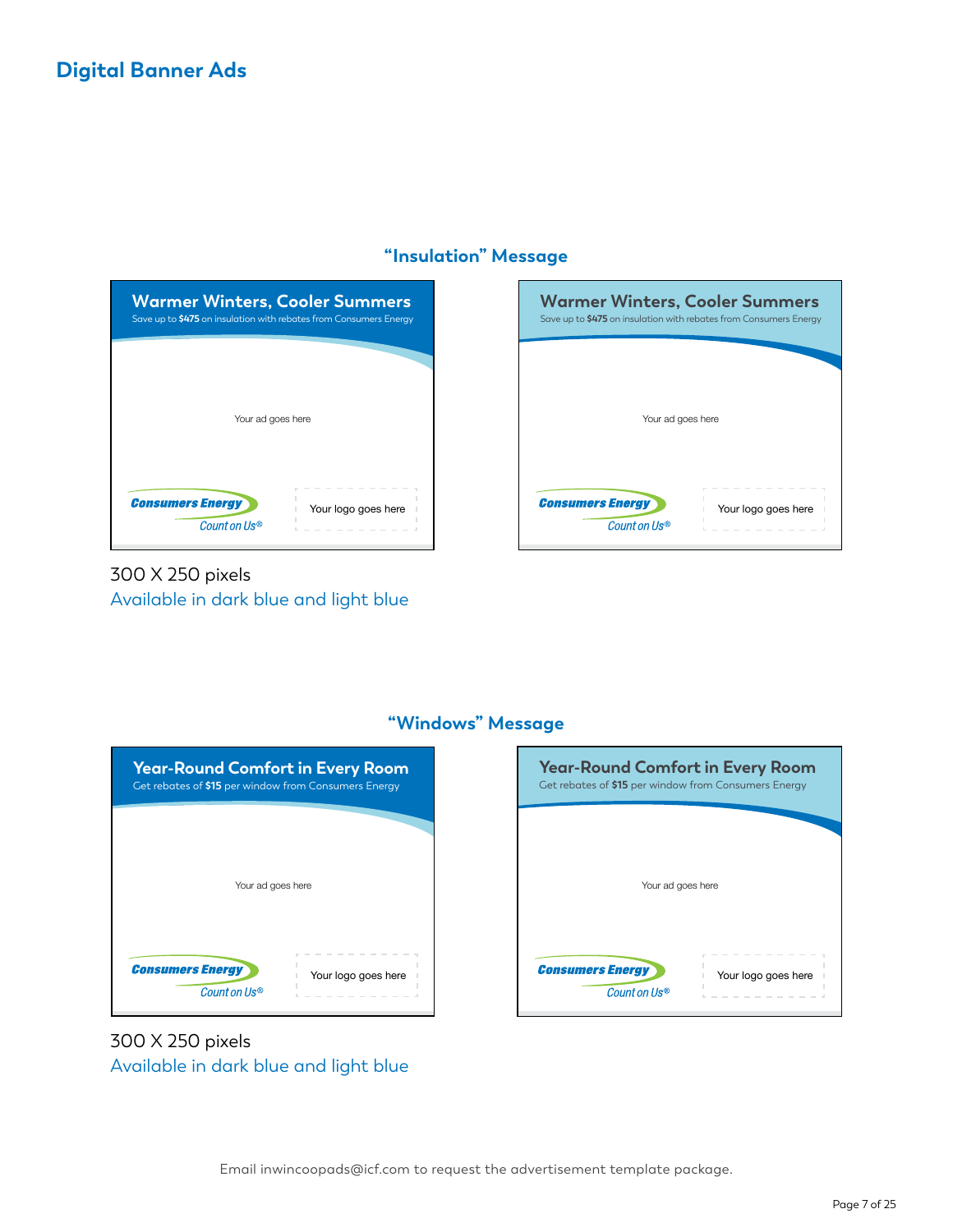

Your ad goes here

Your logo goes here

**Consumers Energy** 

Count on Us®

Get rebates of **\$15** per window from Consumers Energy

**Year-Round Comfort in Every Room**

160 X 600 pixels Available in dark blue and light blue

160 X 600 pixels Available in dark blue and light blue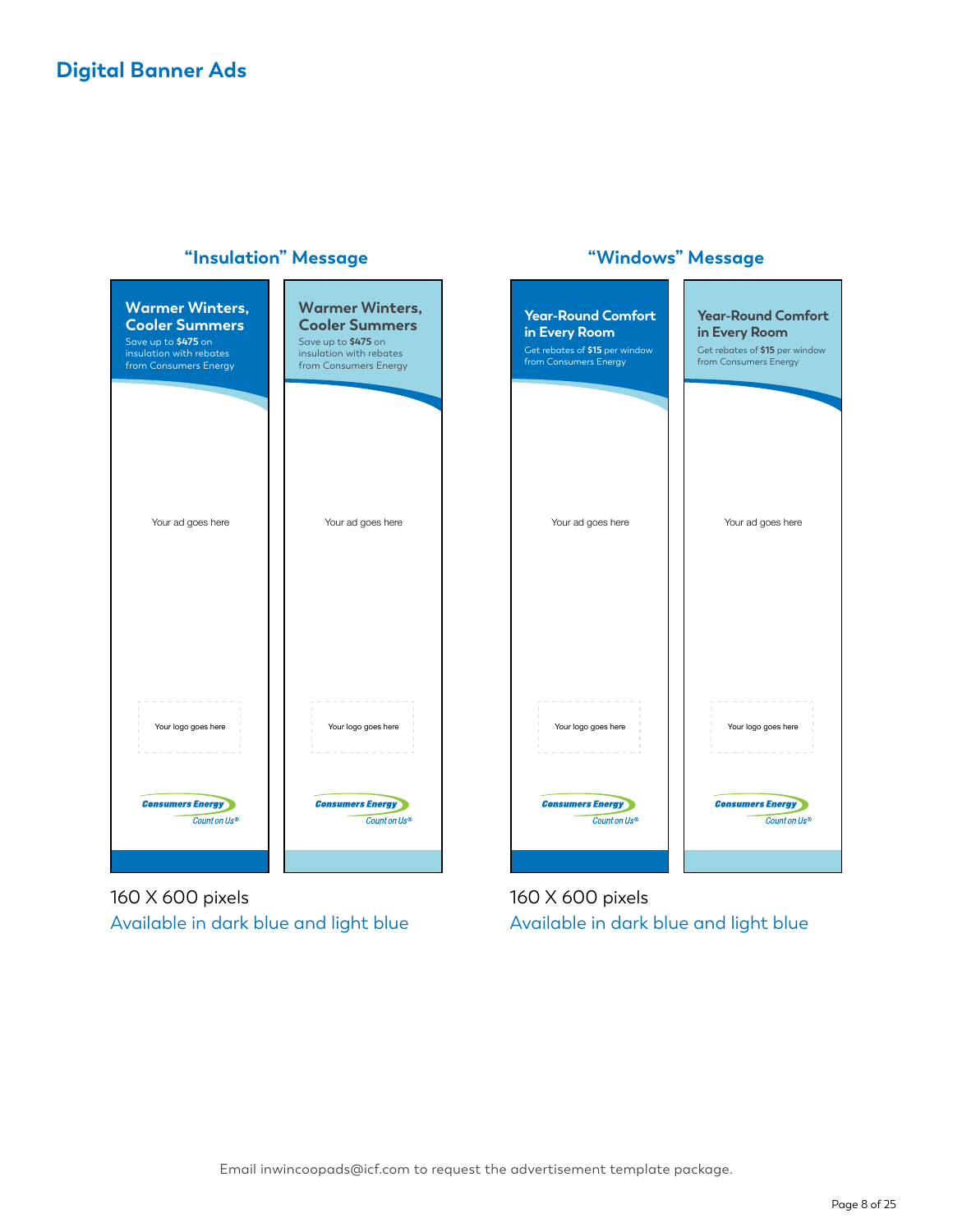Placement suggestion — Vertical Ad: 5.5" X 5.5" Available in dark blue and light blue

**Consumers Energy** 

Count on Us®



#### **"Insulation" Message**

Your logo goes here

Funds are limited and available on a first-come, first-served basis.<br>This offer is valid for Consumers Energy residential customers only.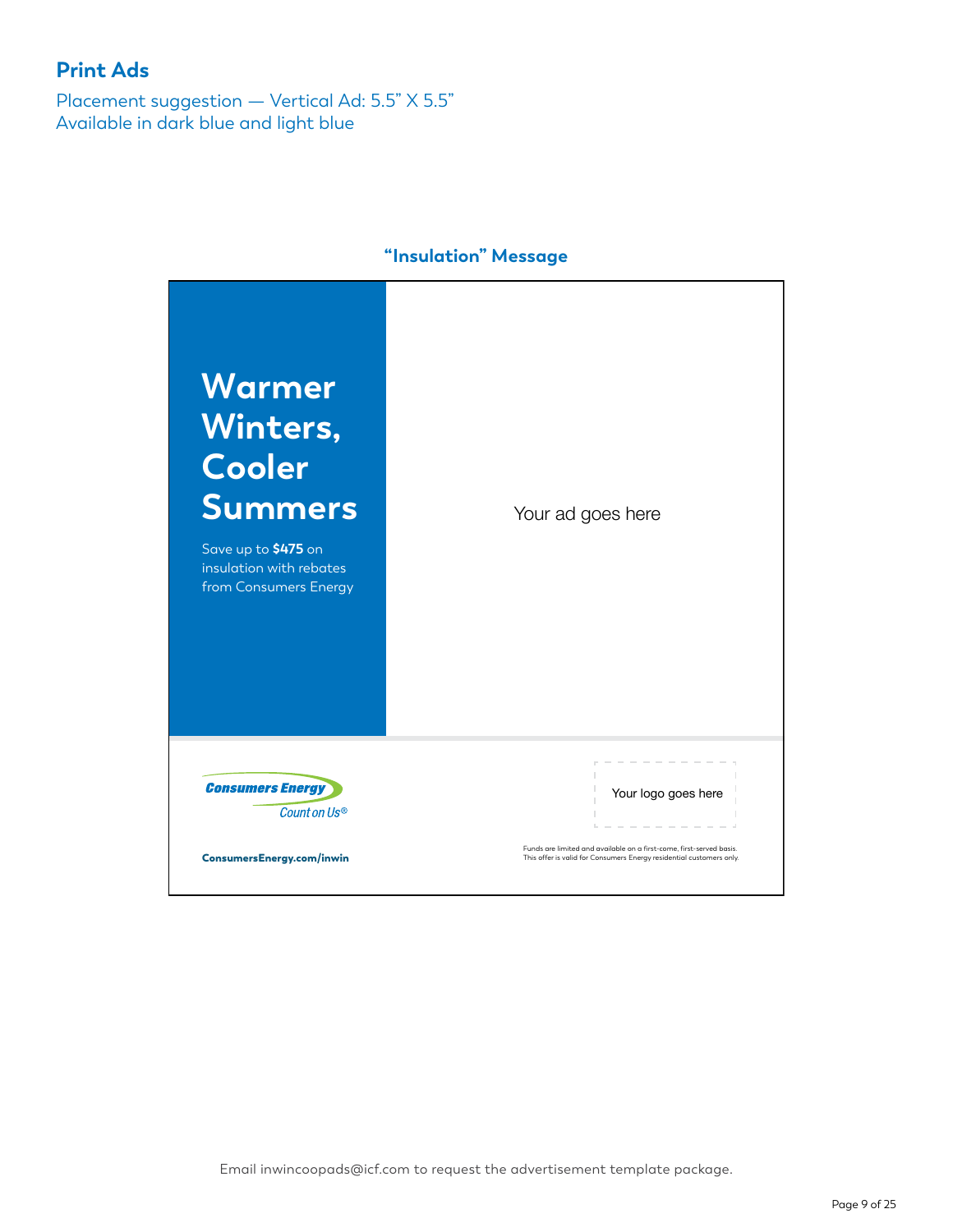Placement suggestion — Horizontal Ad: 5.5" X 5.5" Available in dark blue and light blue

## **"Insulation" Message**

|                         | Your ad goes here |
|-------------------------|-------------------|
|                         |                   |
|                         |                   |
|                         |                   |
|                         |                   |
|                         |                   |
|                         |                   |
|                         |                   |
| <b>Consumers Energy</b> |                   |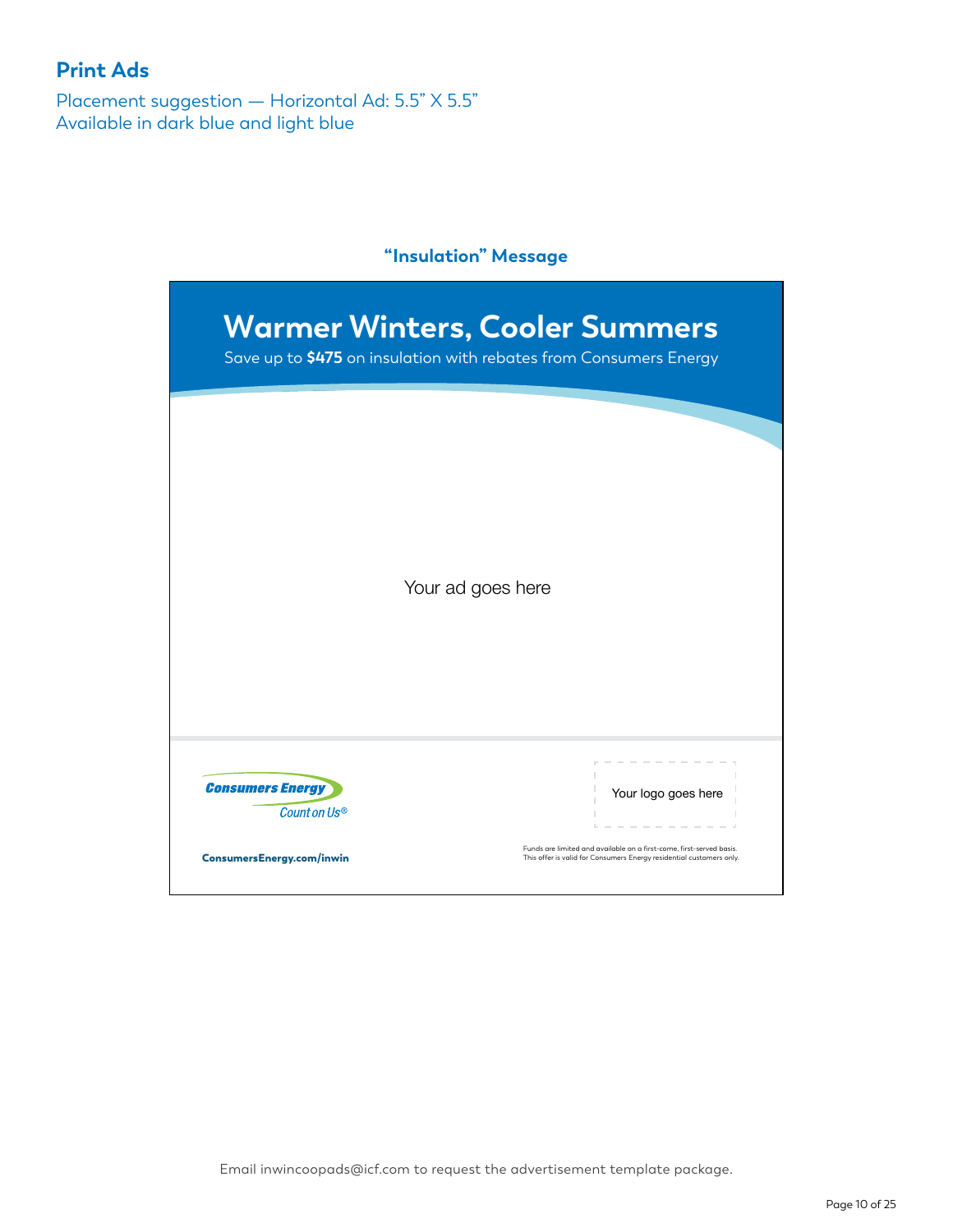Placement suggestion — Vertical Ad: 5.5" X 5.5" Available in dark blue and light blue



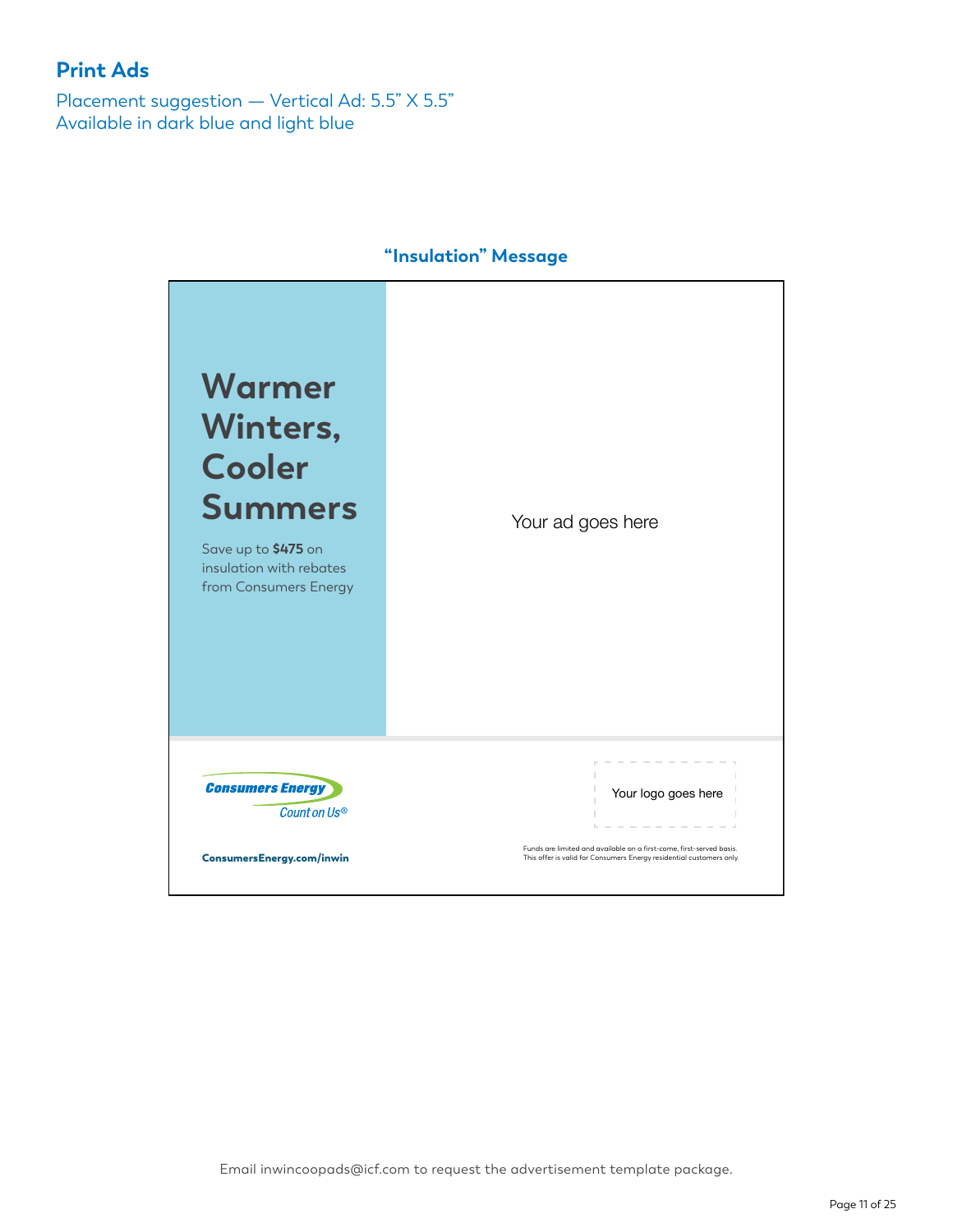Placement suggestion — Horizontal Ad: 5.5" X 5.5" Available in dark blue and light blue

## **"Insulation" Message**

|                         | Your ad goes here   |
|-------------------------|---------------------|
|                         |                     |
|                         |                     |
|                         |                     |
|                         |                     |
|                         |                     |
|                         |                     |
|                         |                     |
| <b>Consumers Energy</b> | Your logo goes here |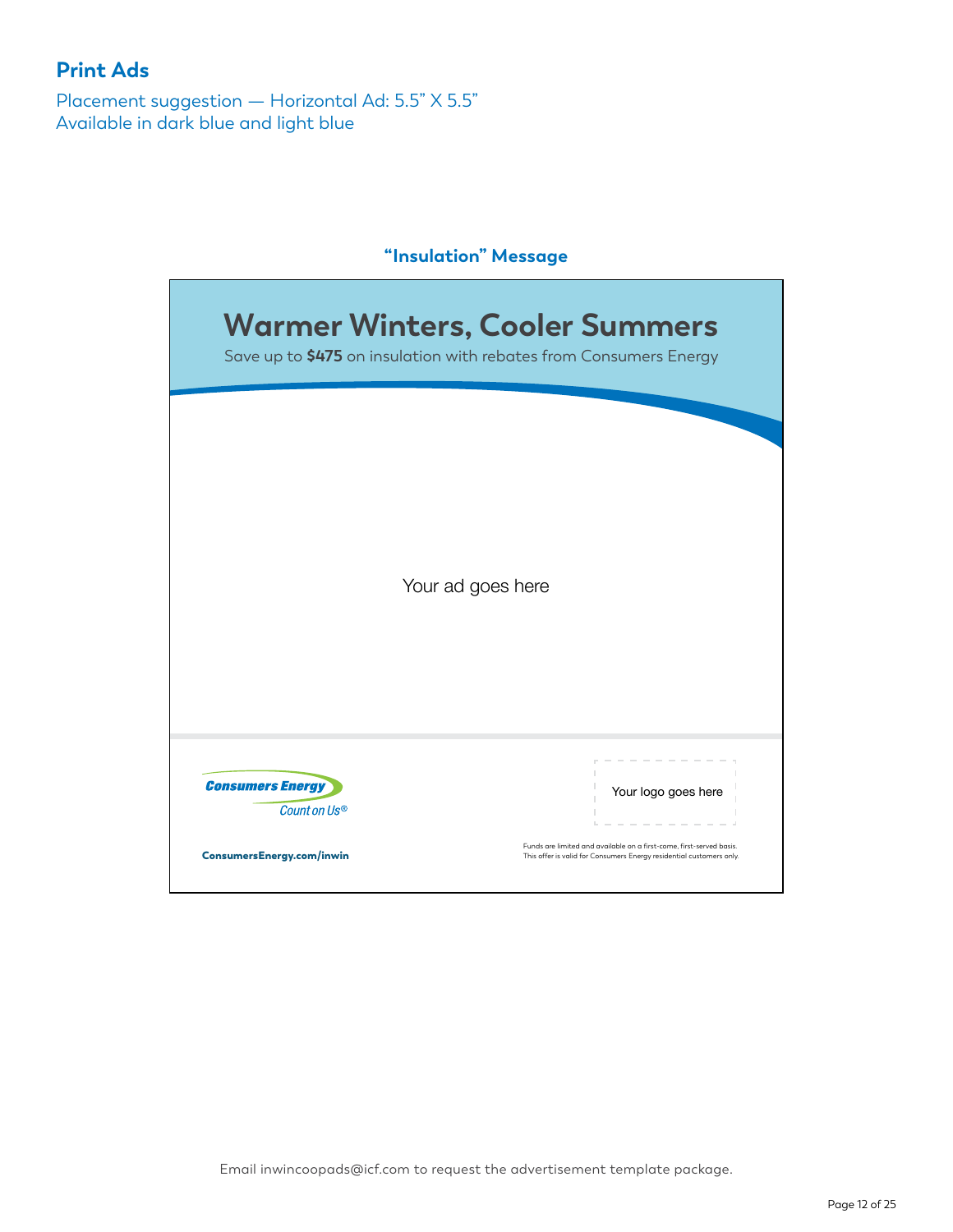Placement suggestion — Vertical Ad: 5.5" X 8" Available in dark blue and light blue

## **"Insulation" Message**

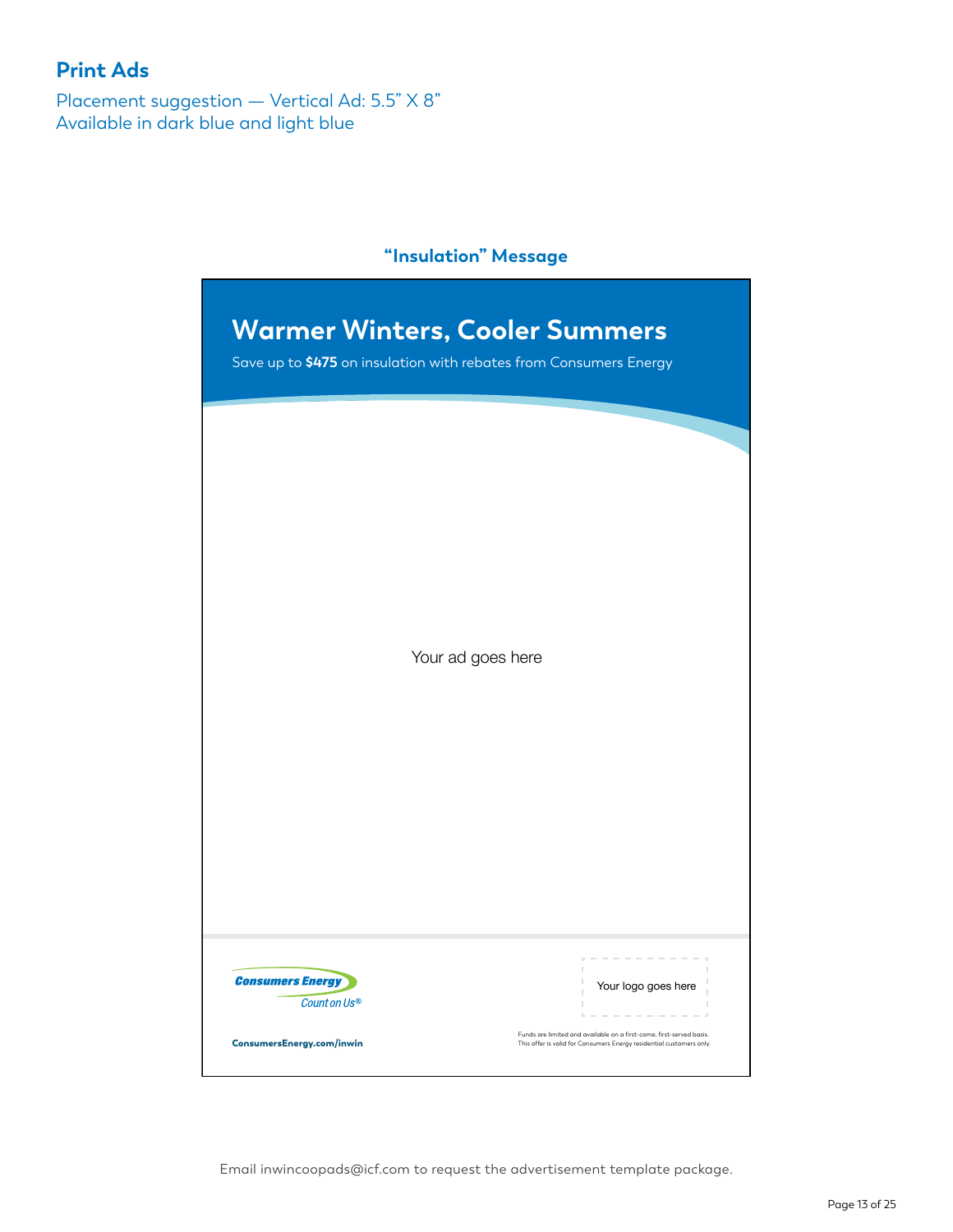Placement suggestion — Vertical Ad: 5.5" X 8" Available in dark blue and light blue

## **"Insulation" Message**

| <b>Warmer Winters, Cooler Summers</b><br>Save up to \$475 on insulation with rebates from Consumers Energy |                   |                     |
|------------------------------------------------------------------------------------------------------------|-------------------|---------------------|
|                                                                                                            |                   |                     |
|                                                                                                            |                   |                     |
|                                                                                                            |                   |                     |
|                                                                                                            |                   |                     |
|                                                                                                            |                   |                     |
|                                                                                                            |                   |                     |
|                                                                                                            |                   |                     |
|                                                                                                            |                   |                     |
|                                                                                                            | Your ad goes here |                     |
|                                                                                                            |                   |                     |
|                                                                                                            |                   |                     |
|                                                                                                            |                   |                     |
|                                                                                                            |                   |                     |
|                                                                                                            |                   |                     |
|                                                                                                            |                   |                     |
|                                                                                                            |                   |                     |
|                                                                                                            |                   |                     |
|                                                                                                            |                   |                     |
|                                                                                                            |                   |                     |
| <b>Consumers Energy</b>                                                                                    |                   | Your logo goes here |
| Count on Us®                                                                                               |                   |                     |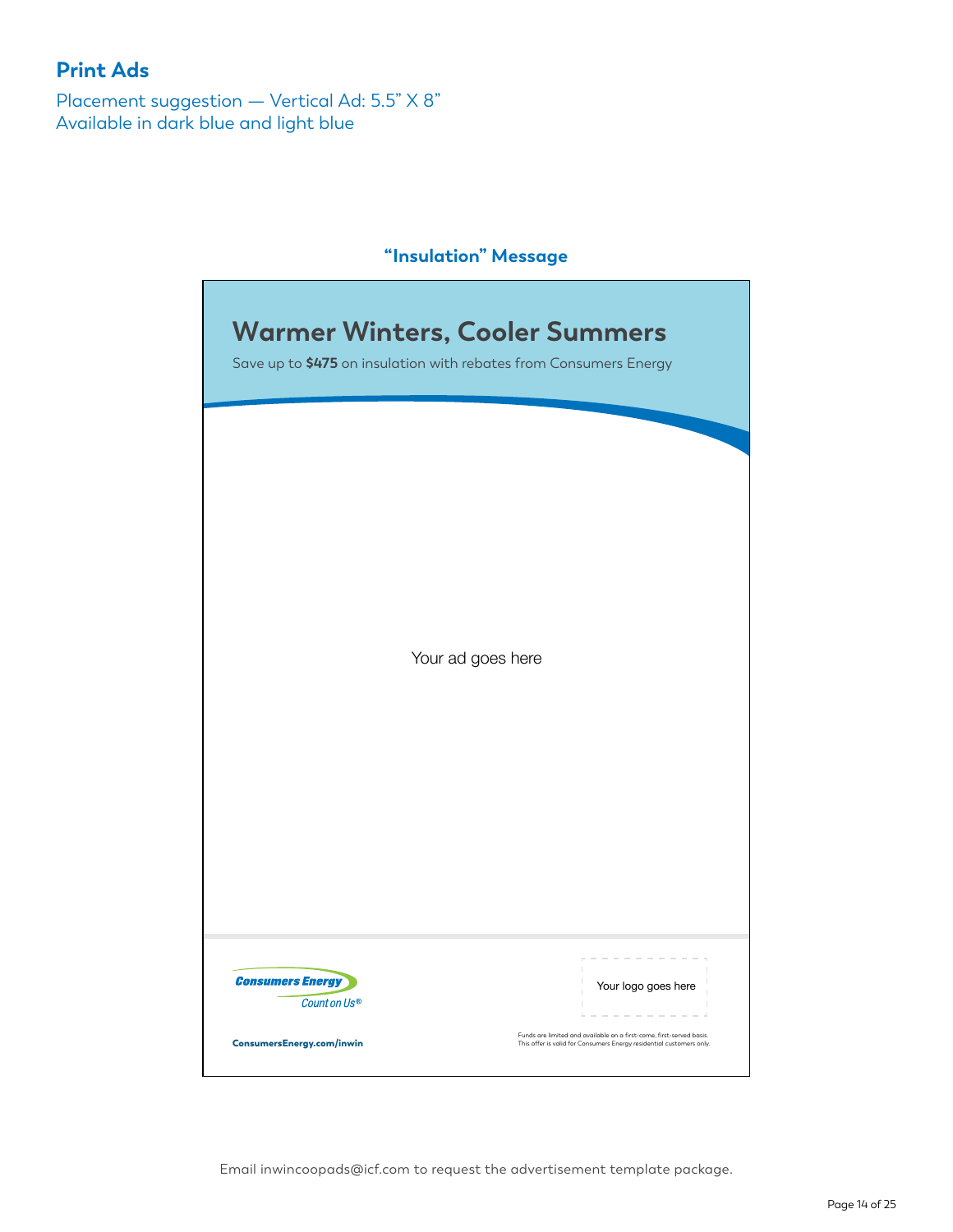Placement suggestion — Vertical Ad: 5.5" X 5.5" Available in dark blue and light blue



**"Windows" Message**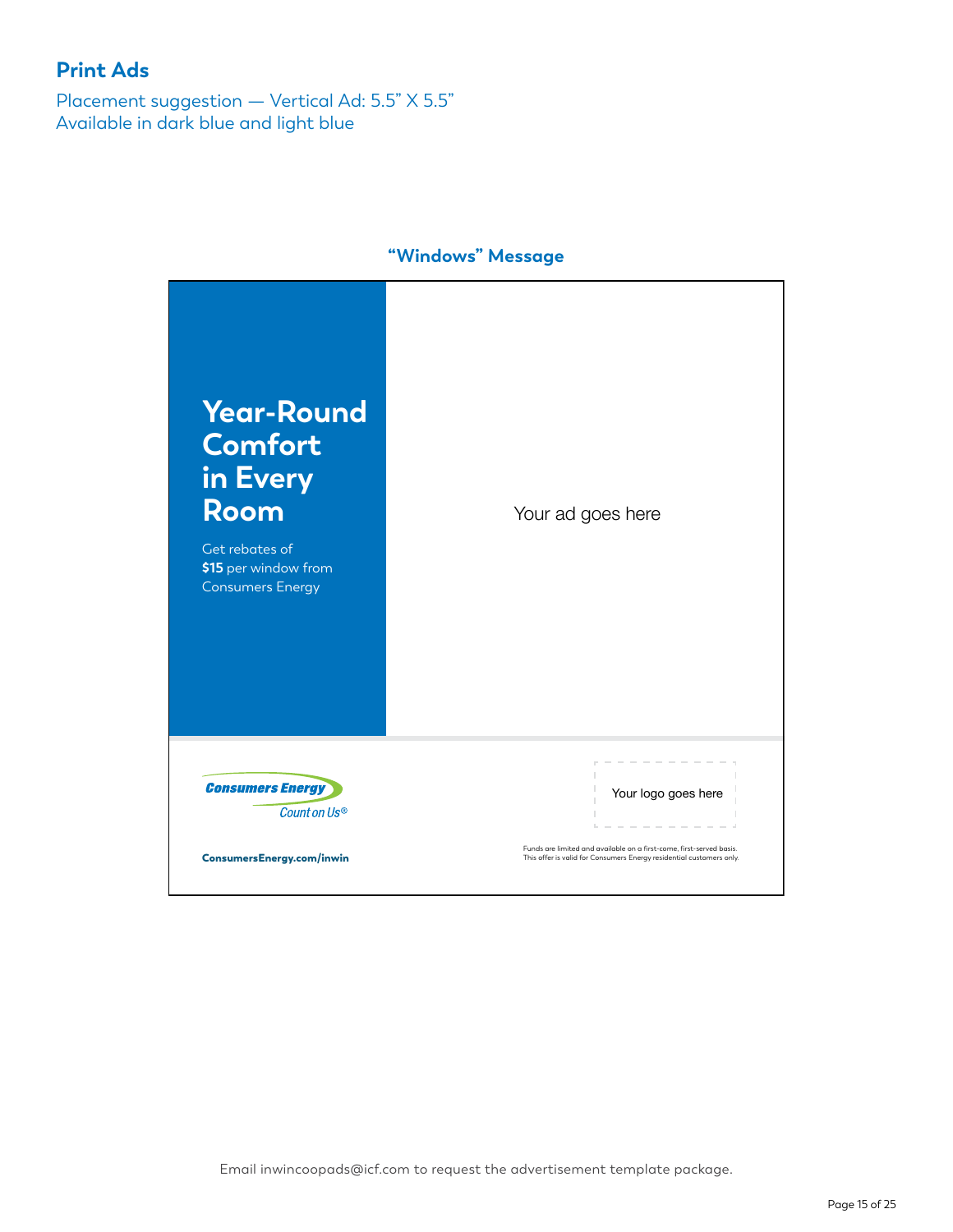Placement suggestion — Horizontal Ad: 5.5" X 5.5" Available in dark blue and light blue

## **"Windows" Message**

| Get rebates of \$15 per window from Consumers Energy |                     |  |
|------------------------------------------------------|---------------------|--|
|                                                      |                     |  |
|                                                      |                     |  |
|                                                      |                     |  |
|                                                      |                     |  |
|                                                      |                     |  |
|                                                      |                     |  |
|                                                      | Your ad goes here   |  |
|                                                      |                     |  |
|                                                      |                     |  |
|                                                      |                     |  |
|                                                      |                     |  |
|                                                      |                     |  |
|                                                      |                     |  |
|                                                      |                     |  |
| <b>Consumers Energy</b>                              | Your logo goes here |  |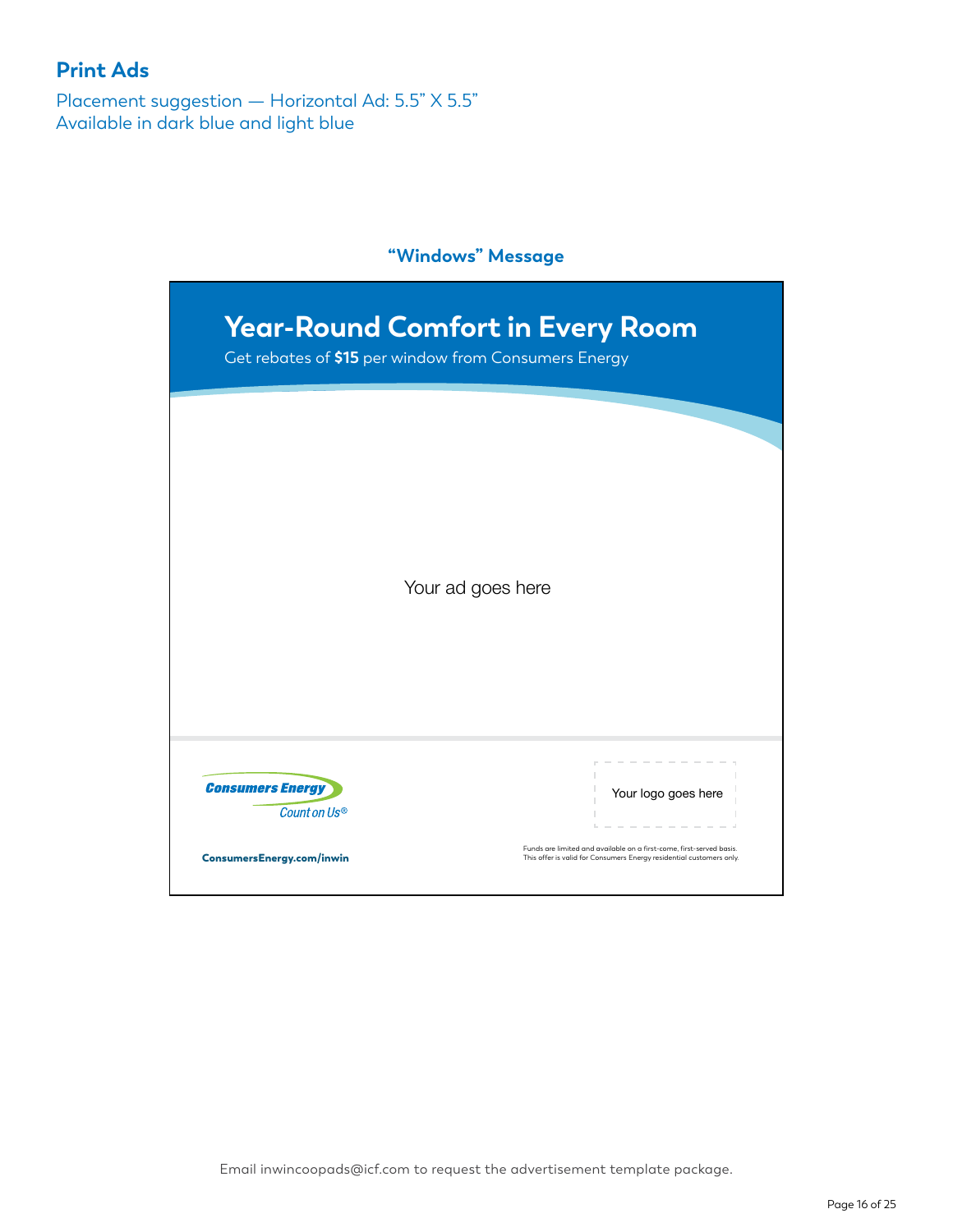Placement suggestion — Vertical Ad: 5.5" X 5.5" Available in dark blue and light blue

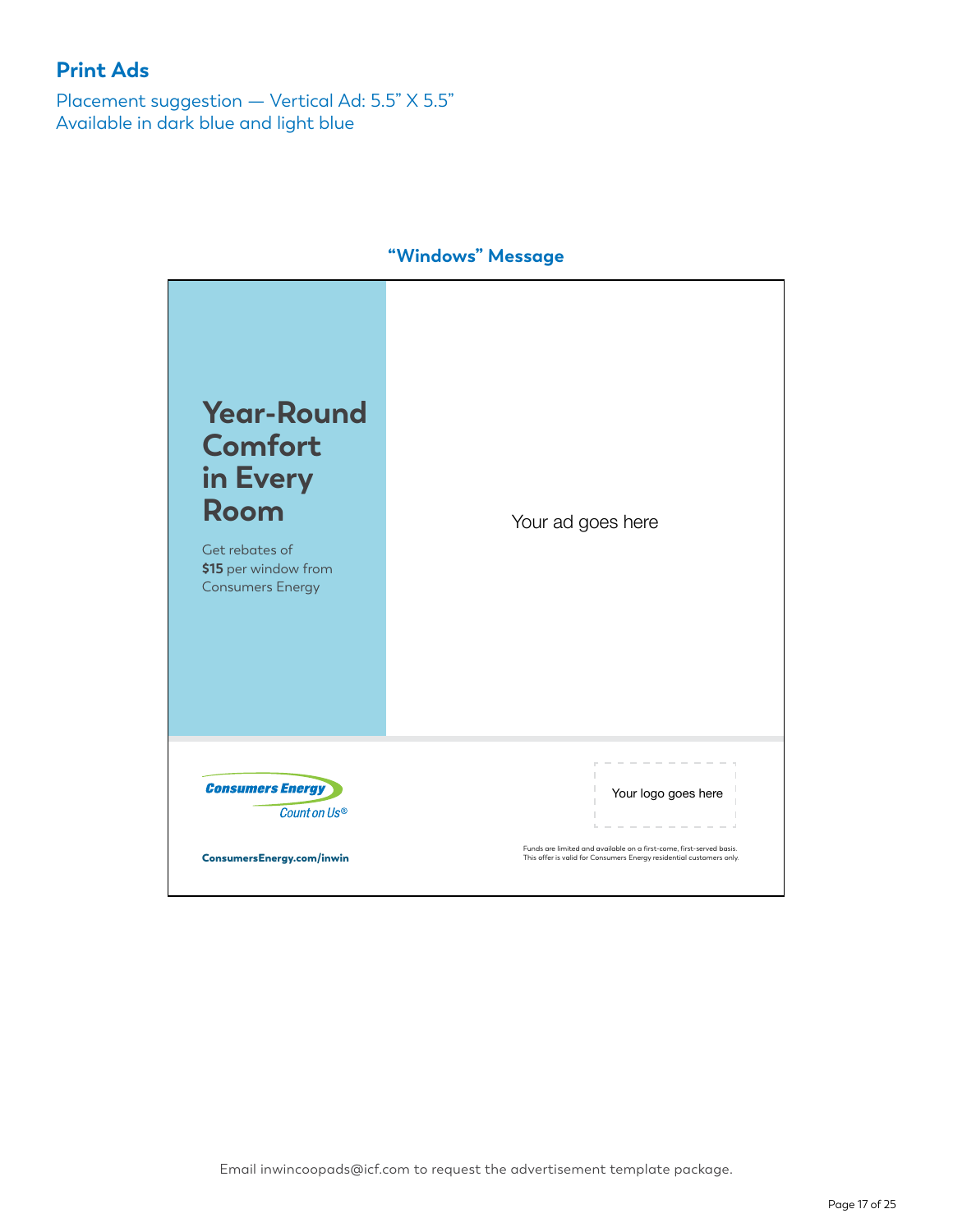Placement suggestion — Horizontal Ad: 5.5" X 5.5" Available in dark blue and light blue

## **"Windows" Message**

| <b>Year-Round Comfort in Every Room</b> |                                                                      |  |  |
|-----------------------------------------|----------------------------------------------------------------------|--|--|
|                                         | Get rebates of \$15 per window from Consumers Energy                 |  |  |
|                                         |                                                                      |  |  |
|                                         |                                                                      |  |  |
|                                         |                                                                      |  |  |
|                                         |                                                                      |  |  |
|                                         |                                                                      |  |  |
|                                         |                                                                      |  |  |
|                                         |                                                                      |  |  |
|                                         | Your ad goes here                                                    |  |  |
|                                         |                                                                      |  |  |
|                                         |                                                                      |  |  |
|                                         |                                                                      |  |  |
|                                         |                                                                      |  |  |
|                                         |                                                                      |  |  |
|                                         |                                                                      |  |  |
| <b>Consumers Energy</b><br>Count on Us® | Your logo goes here                                                  |  |  |
|                                         |                                                                      |  |  |
| <b>ConsumersEnergy.com/inwin</b>        | Funds are limited and available on a first-come, first-served basis. |  |  |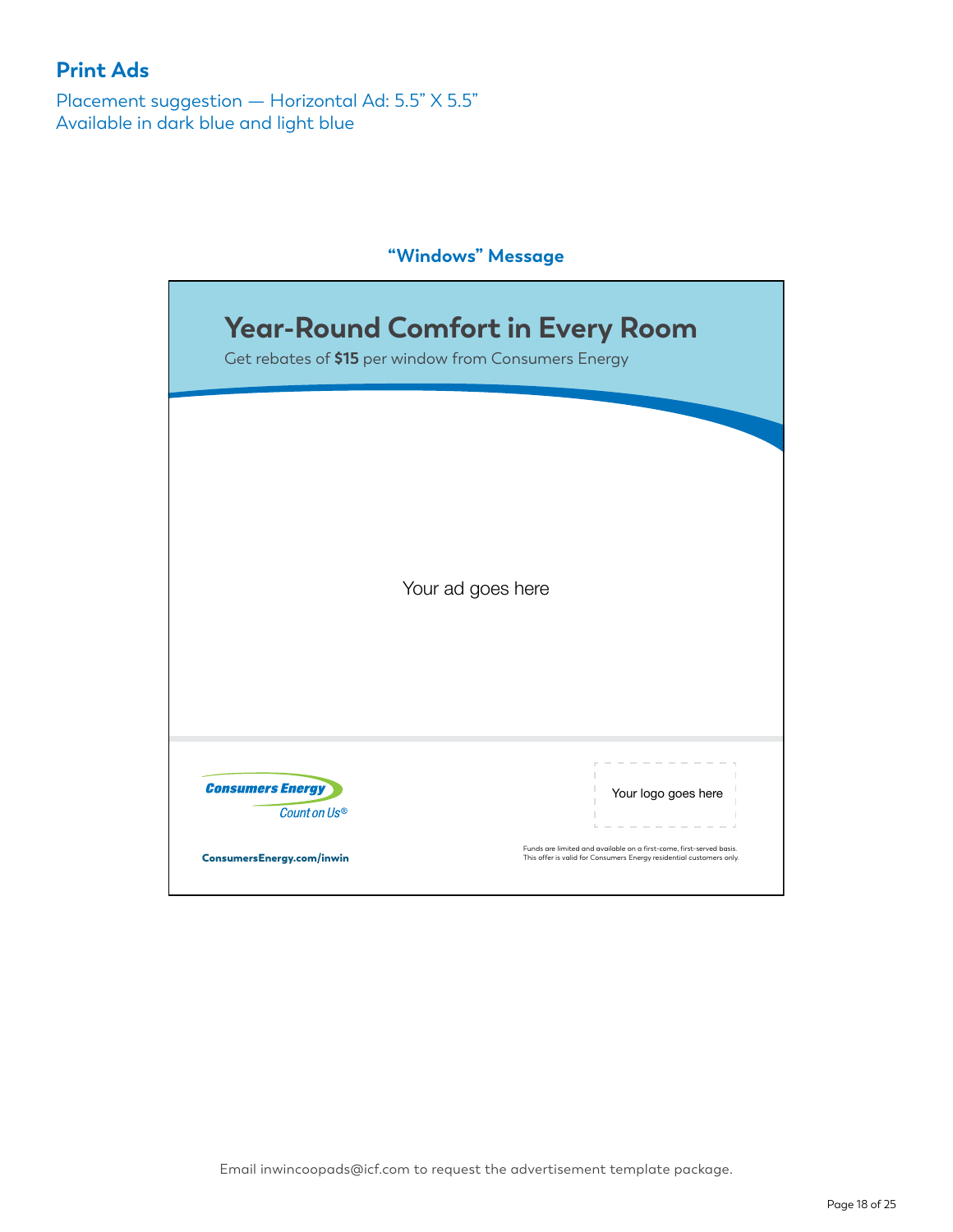Placement suggestion — Vertical Ad: 5.5" X 8" Available in dark blue and light blue

#### **"Windows" Message**

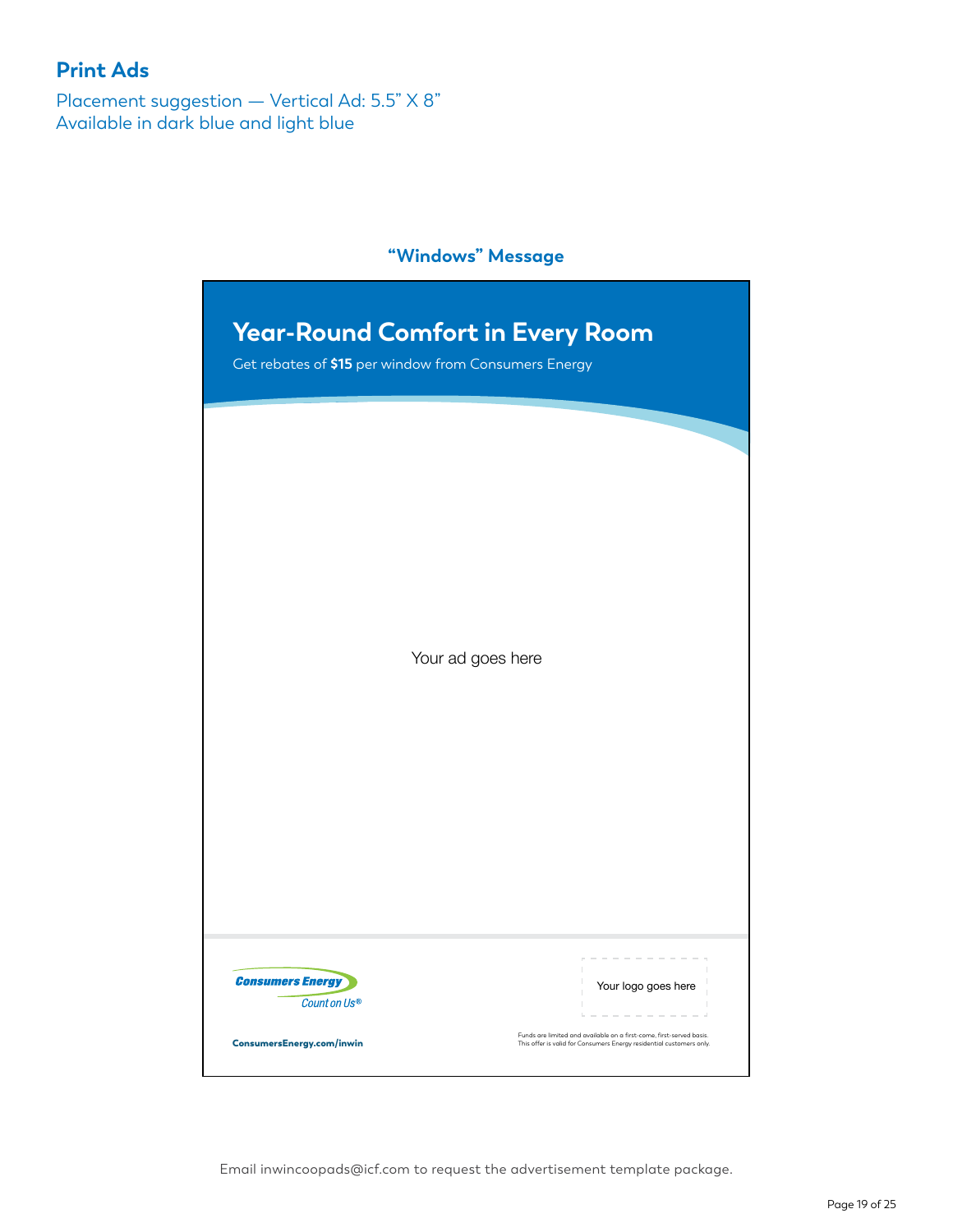Placement suggestion — Vertical Ad: 5.5" X 8" Available in dark blue and light blue

#### **"Windows" Message**

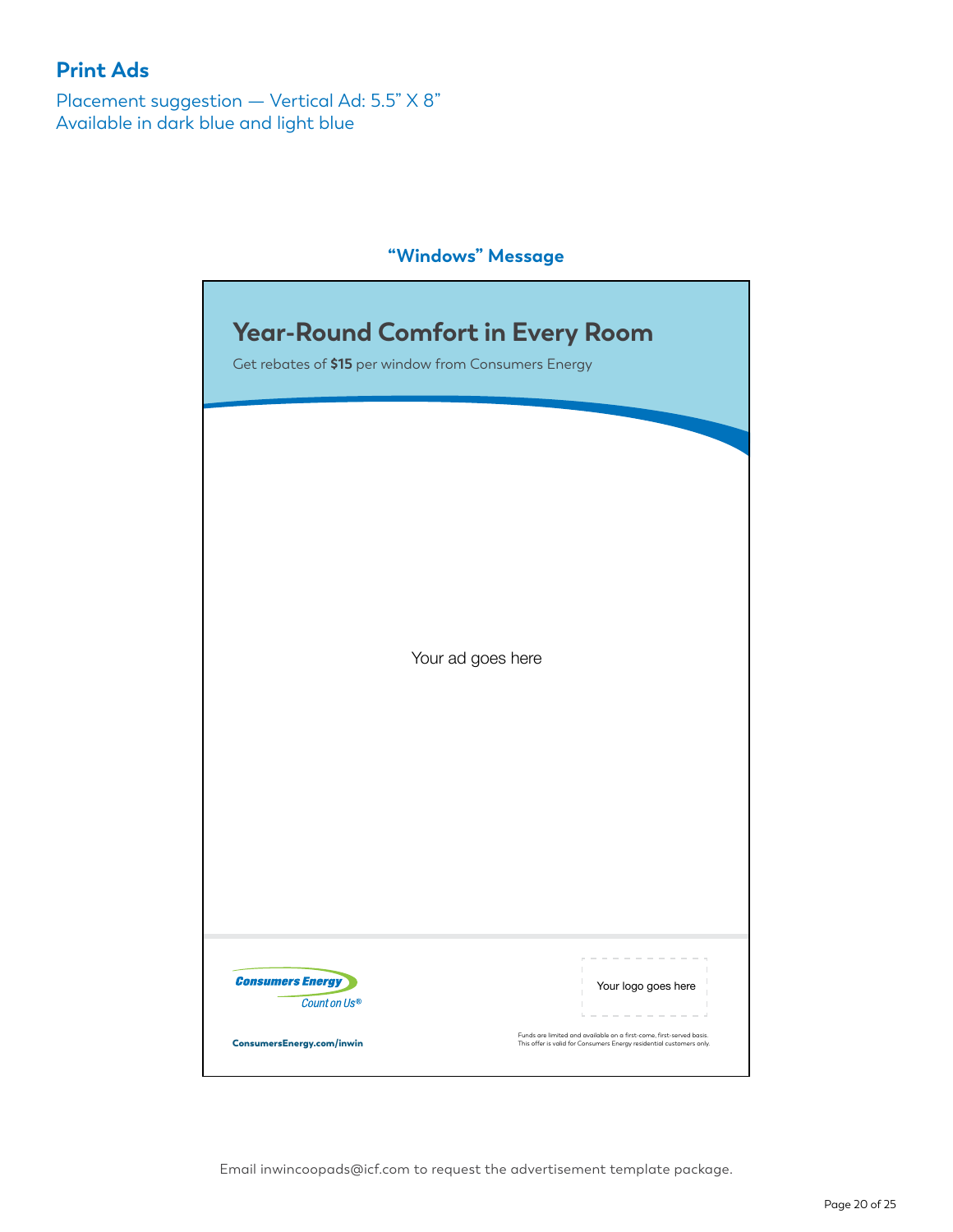Available in dark blue and light blue

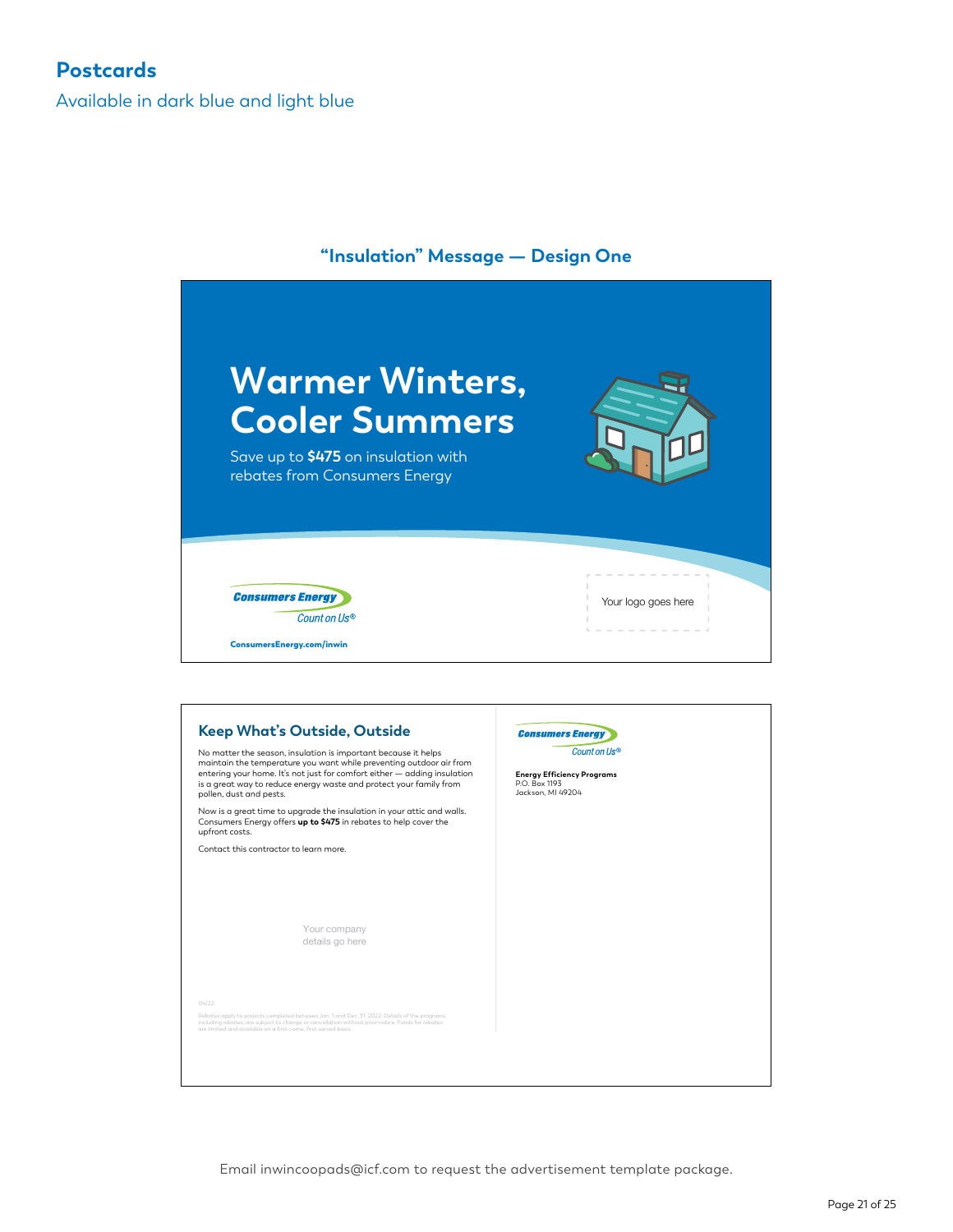Available in dark blue and light blue



#### **"Insulation" Message — Design Two**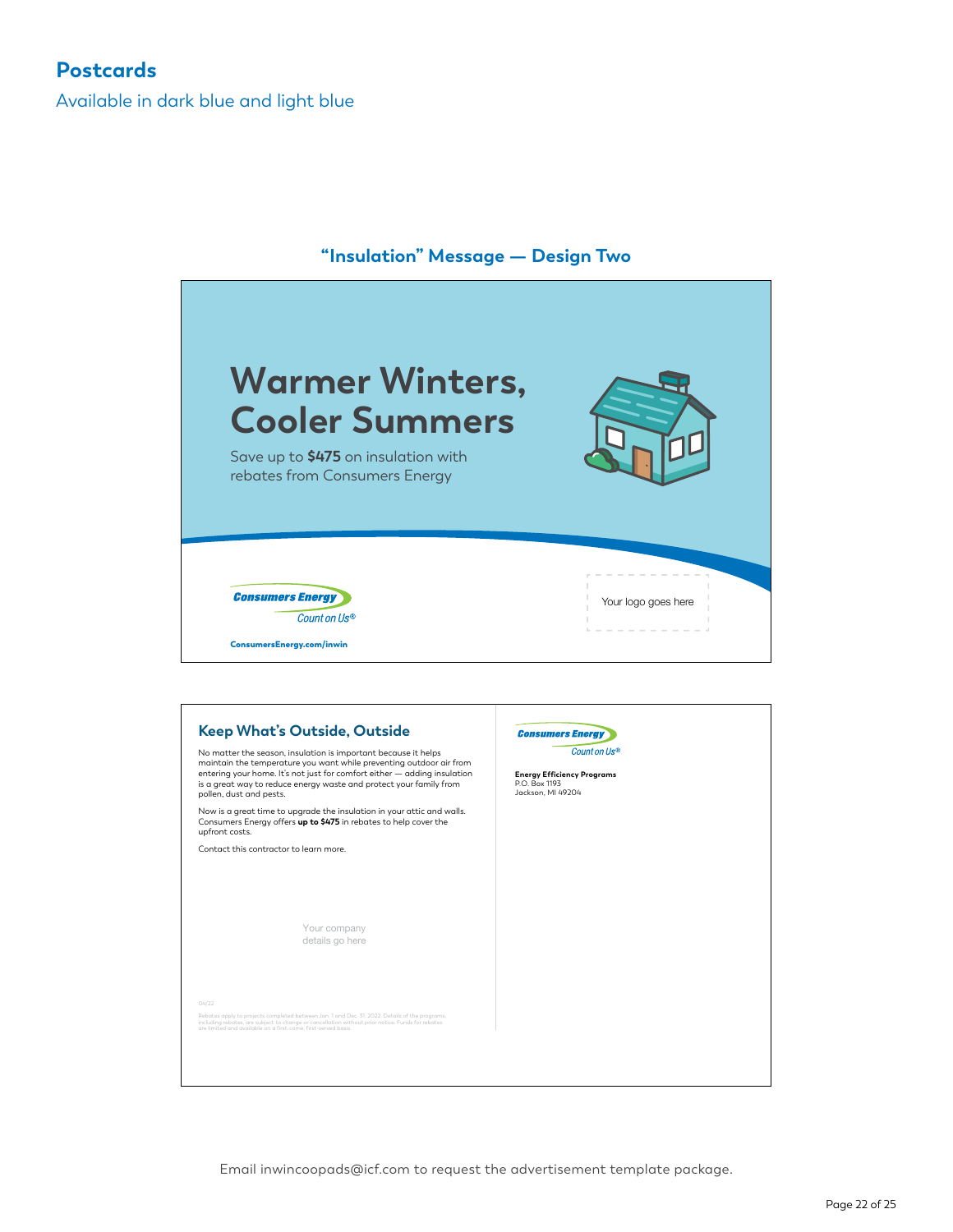Available in dark blue and light blue



Your company details go here

Rebates apply to projects completed between Jan. 1 and Dec. 31, 2022. Details of the programs, including rebates, are subject to change or cancellation without prior notice. Funds for rebates are limited and available on a first-come, first-served basis.

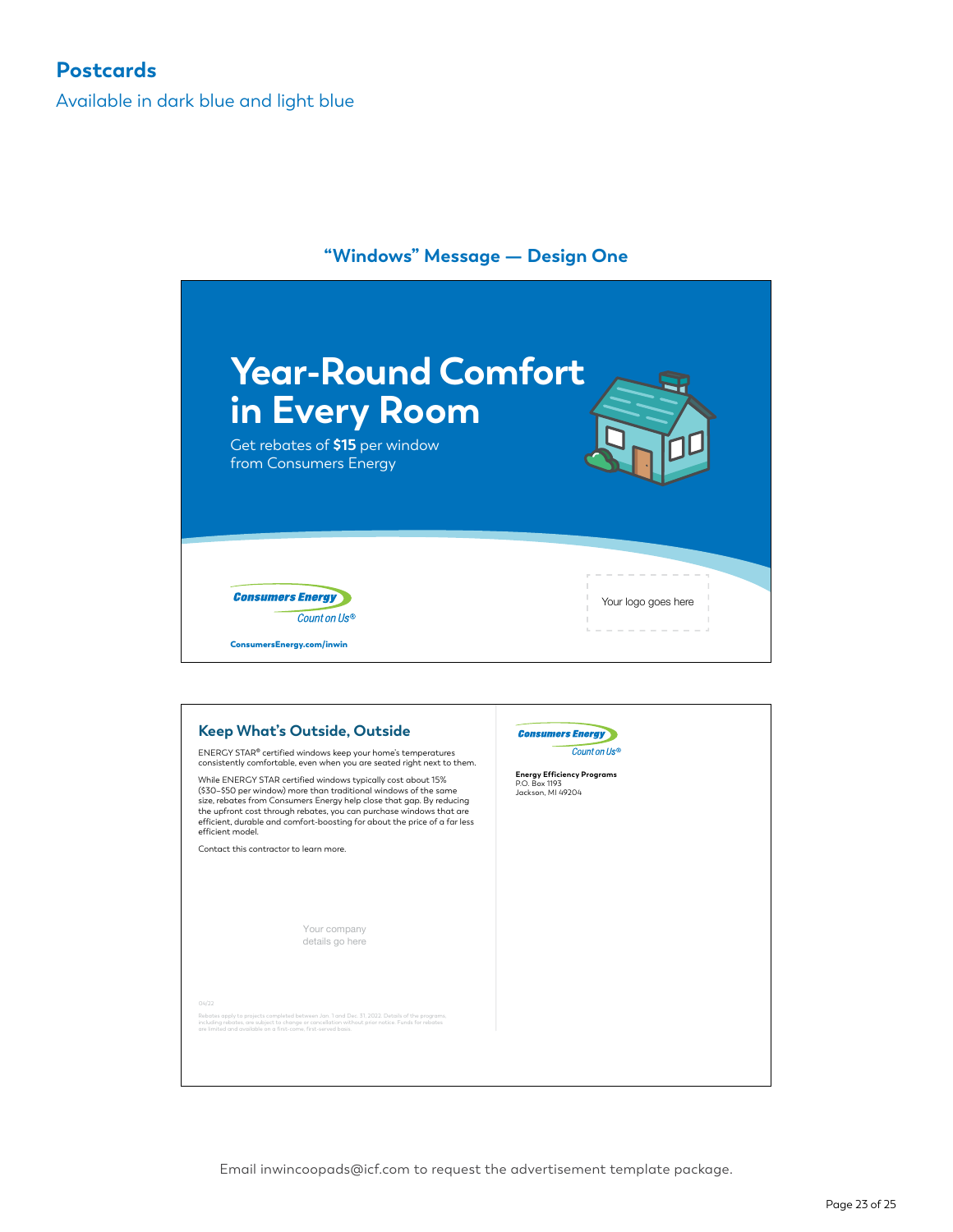Available in dark blue and light blue

# **"Windows" Message — Design Two Year-Round Comfort in Every Room** Get rebates of **\$15** per window from Consumers Energy **Consumers Energy** Your logo goes here Count on Us® ConsumersEnergy.com/inwin **Keep What's Outside, Outside Consumers Energy**

Count on Us® ENERGY STAR® certified windows keep your home's temperatures consistently comfortable, even when you are seated right next to them. While ENERGY STAR certified windows typically cost about 15% **Energy Efficiency Programs**<br>P.O. Box 1193<br>Jackson, MI 49204 (\$30–\$50 per window) more than traditional windows of the same size, rebates from Consumers Energy help close that gap. By reducing the upfront cost through rebates, you can purchase windows that are efficient, durable and comfort-boosting for about the price of a far less efficient model. Contact this contractor to learn more. Your company details go here Rebates apply to projects completed between Jan. 1 and Dec. 31, 2022. Details of the programs, including rebates, are subject to change or cancellation without prior notice. Funds for rebates are limited and available on a first-come, first-served basis.